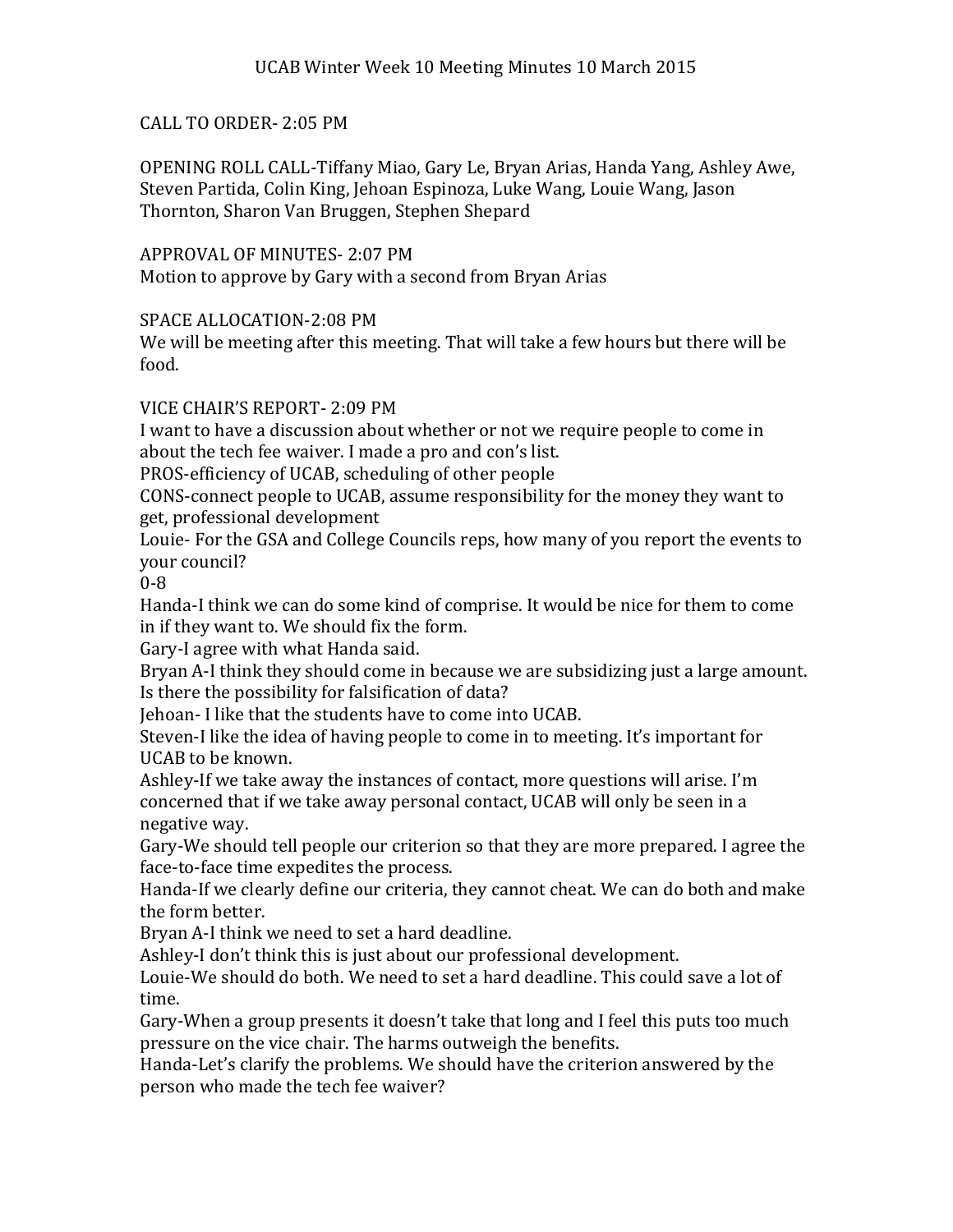Colin-We aren't going to do anything else besides giving the money to the tech fee waiver.

Sharon-The criterion were developed to implement the priorities of UCAB Gary-That is a benefit of having them publicized. Most of the information in the new system is in the form already.

Jehoan-All of the criterion are vaguely put in the application. If students would read the application process, they would know what we base our allocation off of. Louie-We have to publicize certain criteria.

Gary-I think we need to find a balance between vague and explicit criteria.

Handa-We should vaguely publicize certain criteria.

Colin-If we continue our current system, we need to work on rectifying the current problems.

Tiffany-We can notify them of our questions in the email they get.

Gary-There is no way to completely rectify the problem of people not knowing what they are presenting on.

Colin-I feel people want to keep it as is. It is not our role to ensure professional development. The inconveniencing effect is pretty significant. The Vice-Chair does not do the same amount of work as the Chair but we get paid the same.

Claire-There are a lot of organizations that don't utilize tech fee subsidies. We should be running out of that money every year. Having students come in who aren't the ones that planned the event may not be know the full event.

Gary-I value students coming in to present. We should offload the information prior to the discussion. We can charge it to a committee or hybridize the system.

Louie-I think the application should be set up with deadlines and criterion. If they meet the criterion and deadlines, there is no need for them to come in. The authority for allocation can go to the vice-chair or committee.

Handa-A committee would be a good solution. The committee can then bring their recommendation to UCAB as a whole,

Claire- I think for gauging the criteria we should not allow students to be able to talk around the criteria.

Gary-I thought the reason we made the criteria more vague because we were running out of money in the past. We aren't any more.

Ashley-Why don't we make it so that the questions are more definitive? We should streamline the process. Human interaction is important.

Jehoan-The way your are proposing is that the Vice Chair will be asking the questions instead of UCAB to prevent the inconvenience for people having to come into UCAB.

Bryan-I don't think we should make another committee since we have problems filling the committees we currently have.

Louie-If they want to come let them come, but lets also give them the choice of application. I move to setup an application with a second by Ashley. Objected by Luke.

Luke-Two options seem contradictory to the purpose of streamlining the process. 2-9-2 failed.

Handa- Move to table until our next meeting with a second by Louie Wang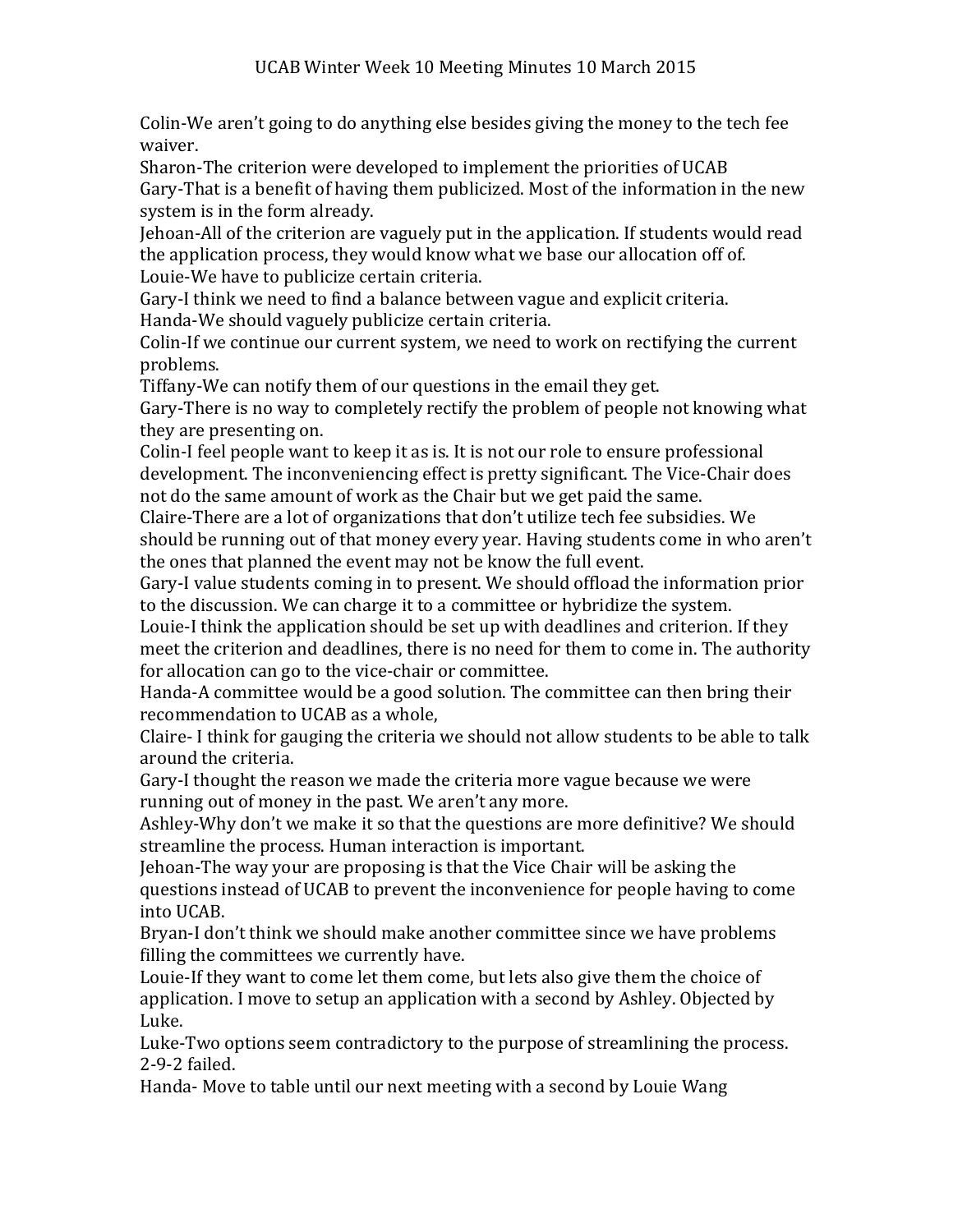## CHAIR REPORT-2:46 PM

The Che Collective has declined our offer of the space saved in the Old Student Center. The problem for us is deciding who will get the space. We should have the discussion early next week.

The VCSA sent a notice requesting the Che Collective voluntarily leave the space by March 14th. If they fail to, the university will move forward with the eviction process. The process will be much faster in the future.

The Chancellor passed the UCEN referendum on Friday. I'm going to let Colin talk about the campaigns.

Colin-As UCAB, we can only support the neutral campaign. Any person can apply to write the pro or con campaigns.

Claire-If we have a pro campaign, the campaign will take place outside of General UCAB meetings.

Colin-You cannot use your position to endorse the referendum.

Bryan A-When will we know who is running the campaigns?

Claire-When we know who will run the campaigns, you can move forward to work with them.

## DIRECTOR'S REPORT-2:52 PM

Sharon is explaining the layout of the Starbucks space.

Sharon is now showing the possible color pallets for the space. We have a light issue in the space. We need a dark pallet to balance it off.

Claire-I cannot tell the difference between the color pallets.

Handa-Why are the colors so dark?

They went natural and earthy.

Colin-The colors seem industrial.

Handa-How long will it take to change the ballet?

Louie-I don't know how many people want a beachy Starbucks.

Gary-To me that doesn't seem like an earthy vibe.

Claire-I like the colors. My concern is the student reaction. Starbucks said they would tailor the store to our campus.

Handa-I agree completely. This is not what we thought we would get.

Louie-Can we put the lighter paint on the wall?

Ashley-I am not going to be upset if the wall is darker. Is there a way we can add the blue into the mural?

Sharon-I took the pictures from my iPhone, so it is darker in the picture than it actually is. The dark color is above you in the actual space.

Colin-Was the wood recycled?

Paint recommendation-3-5-Option B

Floor recommendation- Black Tiles

Chair-Straight or Rounded-8-1 Rounded Chair wins

OPEN FORUM-3:19 PM

Stephen Shepard-I'm leaving to go study in Washington D.C. MCC is working on getting a replacement.